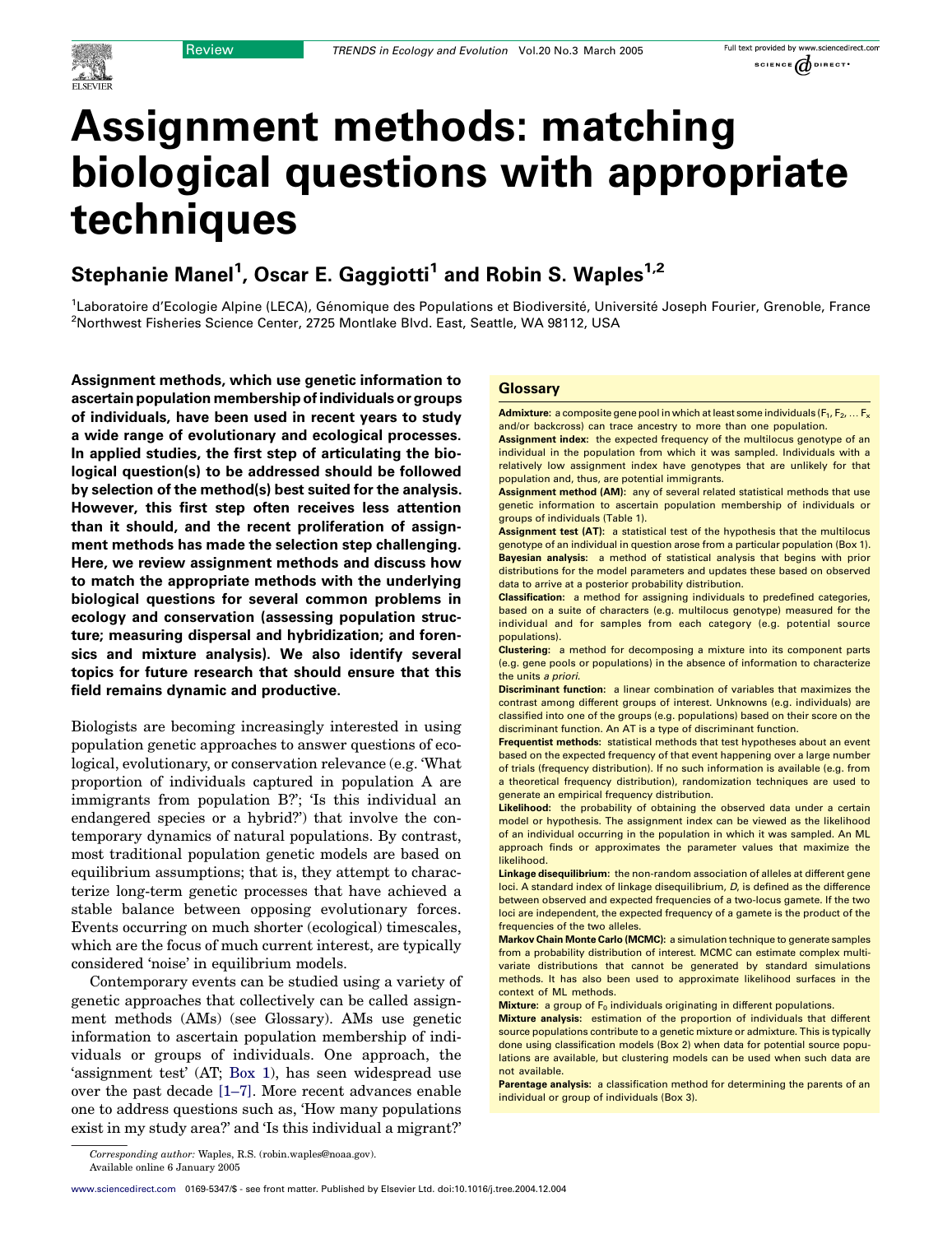## Box 1. Principles of traditional assignment tests

ATs address classification problems and attempt to 'assign' unknown individuals to their population of origin, based on the multilocus genotype of an individual and the expected probabilities of that genotype occurring in each of the potential sources. In the original formulation [\[1\],](#page-5-0) expected genotypic probabilities are computed from samples from each potential source population, and genotypes are assigned to the population in which that genotype is most likely to occur. Fundamental assumptions are that all potential source populations are defined in advance, sampled randomly, and are in Hardy– Weinberg and linkage equilibrium.

Each AT has an exclusion-method counterpart, which provides a measure of the confidence associated with individual assignments [\[12\]](#page-5-0). For each potential source population, a distribution of genotypes is generated by Monte Carlo simulations based on the sample allele frequencies. By repeating this procedure many times (e.g. 10 000), one obtains the expected distribution of genotypes in that population, which, in turn, is used to generate a distribution of genotypic likelihood values. The likelihood of a particular genotype of interest is then compared to the empirical distribution for each candidate population. If the likelihood of the genotype falls in the tail of the

Although these approaches hold great promise, the recent proliferation of publications on assignment problems has left researchers with a sometimes bewildering array of potential methods to assess. Furthermore, with the availability of sophisticated new computer programs, it is distribution (e.g. less than a critical value such as  $\alpha$  = 0.01 or 0.001), one can exclude that population as the origin of the individual. If all but one population are excluded, the individual is assigned to the non-excluded population. Exclusion methods thus provide a check of the standard AT assumption that the true population of origin has been sampled.

ATs combined with exclusion methods can have an important role in conservation; for example, in ensuring broodstock integrity of captive propagation programs. When a hatchery program for endangered winter-run Chinook salmon in the Sacramento River in California was at risk of contamination from a nearby spring-run population (the population names refer to the season in which adults enter fresh water to begin their spawning migration), the AT software WHICHRUN [\[51\]](#page-6-0) was developed to enable real-time screening of maturing adults based on microsatellite data from fin clips. Genetic differences between the two populations were sufficient to enable managers to exclude  $>$ 99.9% of spring-run fish from broodstock collection while excluding only 1% of fish that were winter run [\[20\]](#page-6-0).

Various AT programs are available from [http://www.bio.ulaval.ca/](http://www.bio.ulaval.ca/louisbernatchez/links_fr.htm) [louisbernatchez/links\\_fr.htm](http://www.bio.ulaval.ca/louisbernatchez/links_fr.htm).

easy for researchers to apply methods without adequately considering the underlying biological questions.

Here, we consider biological questions that are commonly asked by researchers interested in AMs and attempt to match the most appropriate method(s) with each

### Box 2. Genetic mixture analysis

Many fish species migrate extensively and, as a result, harvests often include numerous different populations or stocks. Shaping mixed-stock fisheries to take advantage of abundant populations without imposing excessive risks on less abundant and productive populations is one of the most difficult challenges of fishery management. Here, the question of interest is not the origin of individual fish, but rather the stock composition of a fishery and how it changes in space and time.

[Figure I](#page-1-0) shows contrasting results of genetic mixture analysis using two different classification methods. Both start by calculating the likelihood of each individual originating from each potential source, based on genetic data from the fishery as well as from all potential source populations ([Figure I](#page-1-0)a). Next, ATs [\(Figure I](#page-1-0)b) classify each individual to the population with the highest likelihood (individual 1 to source B and individual 2 to source C), and estimated mixture proportions are the sum of the individual assignments. However, this approach ignores information regarding the uncertainty of individual assignments. During the late 1970s, maximum likelihood (ML) methods for genetic stock identification (GSI) were developed to estimate directly both the mixture proportions and the posterior source probabilities for each individual. In a procedure analogous to fractional paternity assessments (Box 3), each individual is 'carved up' and allocated to each source in proportion to these posterior probabilities [\(Figure Ic](#page-1-0)). Mixture proportions are estimated as the sum of all fractional assignments; this is done iteratively, with the posterior probability of population membership at each iteration being used as the prior for the next iteration. In this way, genetic mixture analysis is performed jointly on all unknown individuals, rather than independently as in ATs. The few direct empirical comparisons of the two methods have demonstrated greater accuracy of GSI [\[20,52\],](#page-6-0) although performance of ATs is comparable if genetic differences among populations are large and individual assignments can be made with confidence [\[53\].](#page-6-0)

<span id="page-1-0"></span>The first GSI approaches [\[49,54\]](#page-6-0) used a conditional ML model that assumed that source population allele frequencies were known without error and that all potential sources had been sampled. These assumptions were relaxed in an unconditional ML model [\[50\]](#page-6-0) that treated source population data as estimates and allowed for the possibility of unsampled sources. The unconditional model, which takes advantage of information about source population allele frequencies from individuals in the mixture, shares attributes of the





classification and clustering approaches and presaged some features of later AM models (e.g. [\[17\]\)](#page-6-0). Statistical aspects of GSI have recently been reviewed [\[55\]](#page-6-0). A recent ML implementation (SPAM; [\[56\]](#page-6-0)) is available from [http://www.cf.adfg.state.ak.us/geninfo/research/](http://www.cf.adfg.state.ak.us/geninfo/research/genetics/software/spampage.php) [genetics/software/spampage.php](http://www.cf.adfg.state.ak.us/geninfo/research/genetics/software/spampage.php), and a Bayesian analysis (BAYES; [\[18\]](#page-6-0)) from [ftp://ftp.afsc.noaa.gov/sida/mixture-analysis/bayes/](http://ftp://ftp.afsc.noaa.gov/sida/mixture-analysis/bayes/).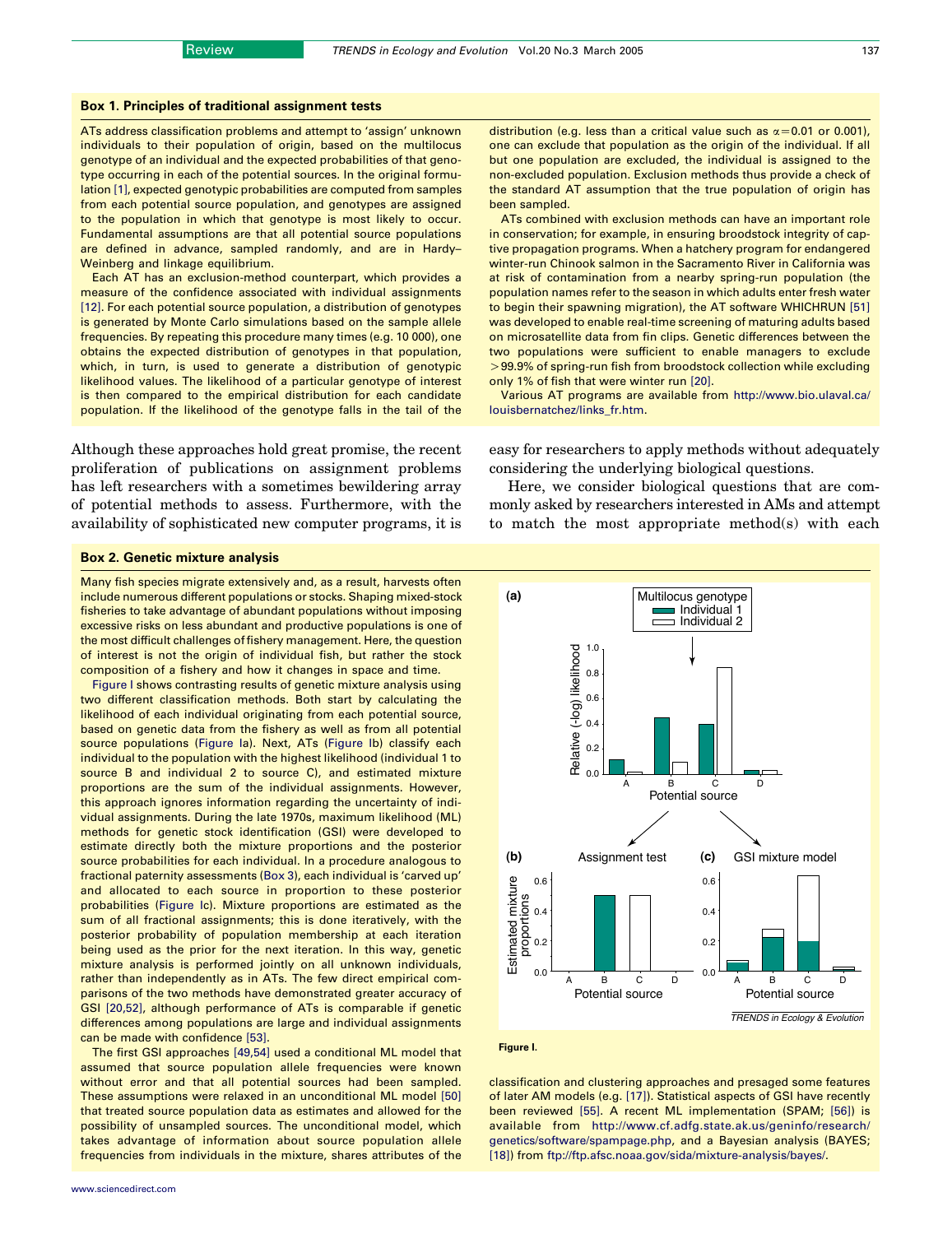## Box 3. Parentage analysis

Parentage analysis, which involves identifying the parents of specific individuals [\[57,58\]](#page-6-0), is a particular case of ATs and is affected by many of the same statistical issues as ATs are [\[59\]](#page-6-0). Ideally, all potential parents are genotyped and all but one pair can be excluded categorically, based on the multilocus genotype of the progeny. When this is not possible, fractional parentage assignments (analogous to the method for analyzing genetic mixtures, Box 2) can be made, based on the relative likelihoods of different potential parents [\[60\]](#page-6-0). In some cases, it is possible to reconstruct genotypes of unknown parents [\[58,61\]](#page-6-0). Blouin [\[62\]](#page-6-0) recently reviewed DNA-based methods for the related field of kinship analysis.

The methods described elsewhere in this paper all depend on some degree of genetic differentiation among candidate source populations. In some cases, it is possible to address the same types of question using parentage analysis, even when the groups in question do not differ genetically in any systematic way. This can be accomplished by genetically identifying parents of each individual (i.e. 'assigning' each

question. We use the term 'assignment method' broadly to include genetic mixture analysis (Box 2) and parentage analysis (Box 3), because they use the same basic principles and are also active fields of research.

## What types of problems can AMs address?

AMs can address two basic types of problem: classification and clustering ([Table 1](#page-2-0)). Which formulation is more appropriate depends on how much prior information one has about the categories of interest (e.g. family, population and species).

In classification problems, individuals are assigned to predefined categories. A standard approach is to compute a discriminant function based on samples from potential individual to its two parents) and then grouping the parents (and their respective numbers of offspring) according to the trait of interest, such as size or time of reproduction [\[63\]](#page-6-0) or hatchery versus wild origin [\[64\].](#page-6-0) This type of analysis has also been used to study male selection gradients in plants [\[65\],](#page-6-0) and recent modifications [\[66\]](#page-6-0) have been used to estimate pollen dispersal curves.

In the study of mating systems, one might also be interested in different questions, such as whether a family is a mixture of individuals descended from more than two parents, whether mating is random or assortative, or whether males and females have the same number of mates. Parentage analysis has often provided novel and surprising insights into mating structure and behavioural ecology of the studied species [\[57\].](#page-6-0) Typically, this involves measuring the contribution of different males to the offspring of a single female. A recent variation is designed to detect subfamilies within a single batch of offspring, based on the presence of linkage disequilibrium caused by a mixture of progeny groups [\[67\].](#page-6-0)

sources and then classify unknowns to the group with the highest discriminant score. In the case of AMs, the discriminant function is the expected genotypic frequency distribution under the assumption of Hardy–Weinberg and linkage equilibrium in each source population. AMs that use classification at least in part include ATs, genetic mixture analysis, and parentage analysis.

Clustering problems [\[8\]](#page-5-0) are more challenging because the categories are not predefined; instead, they must themselves be constructed from the data. In the absence of source population data to guide classification, clustering methods rely on the presence of linkage disequilibrium, which occurs in a mixture of individuals from different populations [\[9,10\]](#page-5-0) even if all contributing populations are

|  | Table 1. Characterization of the principal assignment methods in relation to the biological question addressed <sup>a</sup> |  |  |
|--|-----------------------------------------------------------------------------------------------------------------------------|--|--|
|--|-----------------------------------------------------------------------------------------------------------------------------|--|--|

|                                              | Statistical method <sup>b</sup> |                           |                                                                                                                                                       |                        |             |
|----------------------------------------------|---------------------------------|---------------------------|-------------------------------------------------------------------------------------------------------------------------------------------------------|------------------------|-------------|
| Approach                                     | Assignment                      | <b>Estimate of</b>        | <b>Distinctive features of method</b>                                                                                                                 | Questions <sup>d</sup> | <b>Refs</b> |
|                                              |                                 | allele freq. <sup>c</sup> |                                                                                                                                                       |                        |             |
| <b>Classification</b>                        |                                 |                           |                                                                                                                                                       |                        |             |
| Assignment test                              | ML                              | Freg                      | First formulation of an AT; for codominant markers                                                                                                    | O                      | $[1]$       |
| (AT)                                         | ML                              | Freg                      | AT for dominant markers                                                                                                                               | $\Omega$               | $[48]$      |
|                                              | ML – Freg                       | Bay                       | AT allowing identification of migrants                                                                                                                | O, D                   | $[4]$       |
|                                              | Freg                            | Freg                      | <b>Exclusion tests</b>                                                                                                                                | 0,D                    | $[12]$      |
| Genetic mixture<br>analysis                  | ML                              | Freq                      | Assumes all sources sampled and gene frequencies known<br>without error                                                                               | м                      | $[49]$      |
|                                              | ML                              | ML                        | Allows for unsampled sources and estimation of source gene<br>frequencies                                                                             | м                      | $[50]$      |
|                                              | Bay                             | Bay                       | Bayesian implementation                                                                                                                               | м                      | $[18]$      |
|                                              | Bay                             | Bay                       | For studying colonization processes                                                                                                                   | м                      | $[16]$      |
| Methods for                                  | Bay                             | Bay                       | Estimates migration rates                                                                                                                             | D                      | $[30]$      |
| answering specific<br>questions              | Bay                             | Bay                       | Identifies hybrid individuals                                                                                                                         | н                      | $[47]$      |
| <b>Clustering</b>                            |                                 |                           |                                                                                                                                                       |                        |             |
| Methods for<br>delineation of<br>populations | Bay                             | Bay                       | First method for the identification of populations. Inference<br>about number of populations requires trying different values of<br>this parameter    | O, S, D, H             | $[17]$      |
|                                              | Bay                             | Bay                       | As above, but allows for linked loci                                                                                                                  | O, S, D, H             | $[15]$      |
|                                              | Bay                             | Bay                       | Number of populations is estimated and the range of plausible<br>values for this parameter has the number of sampled<br>individuals as upper boundary | O, S, D, H             | $[14]$      |
|                                              | Bay                             | Bay                       | The range of plausible values for the number of populations<br>has the number of observed subpopulations as upper<br>boundary                         | O, S, D                | $[13]$      |

 $^{\rm a}$ The list is not exhaustive and presents only the latest or most widely used methods in the literature; methods of parentage analysis have been recently reviewed elsewhere [\[58\]](#page-6-0) and were not included.

<sup>b</sup>Abbreviations indicate method used in each step: Bay, Bayesian; Freq, frequentist; ML, maximum likelihood.

<sup>c</sup>For allele frequency estimation in each population. 'Freq' indicates that the method uses sample allele frequencies.

<span id="page-2-0"></span>d Abbreviations: D, dispersal; H, hybridization; M, genetic mixture analysis; O, origin of specific individuals; S, population delineation and structure.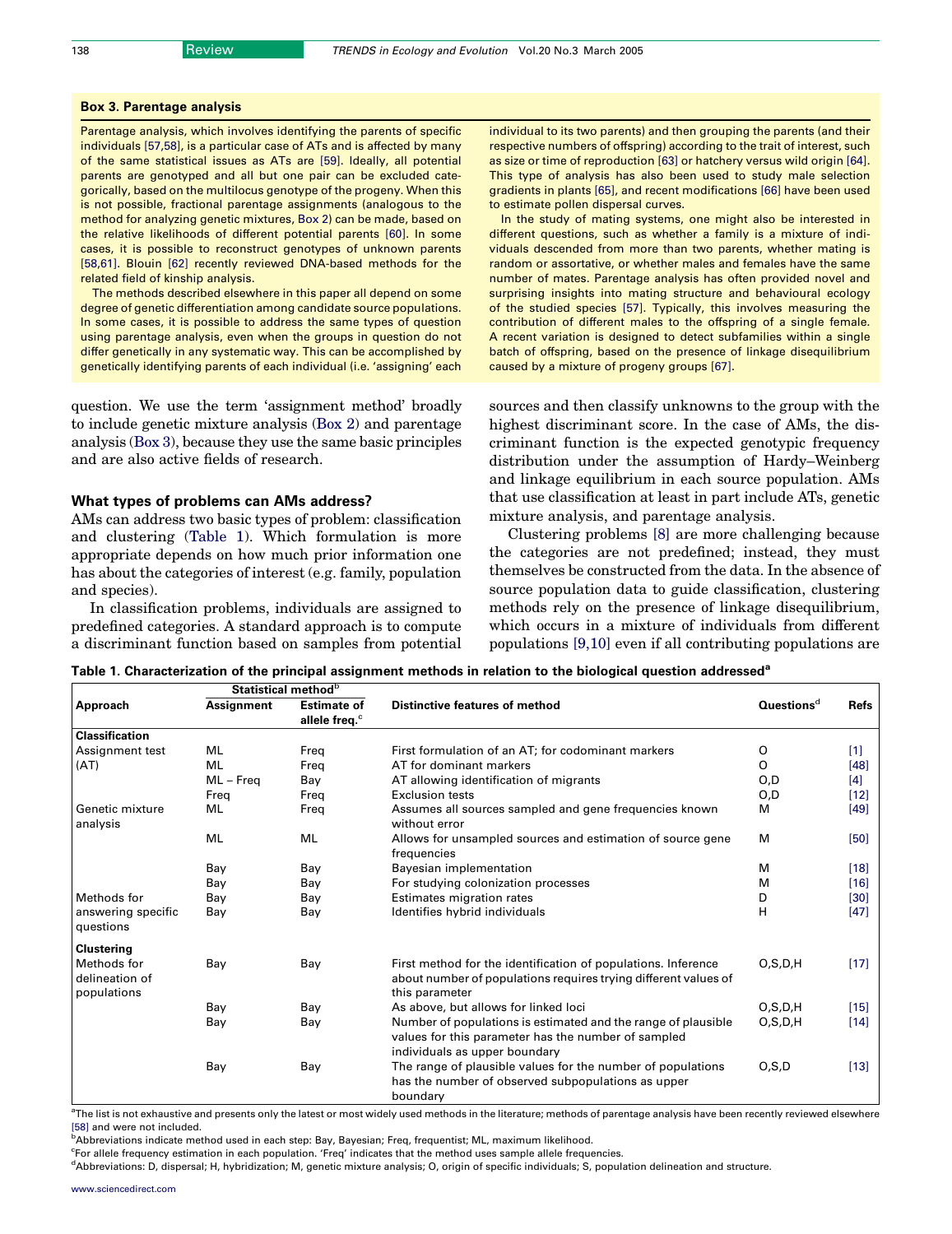in linkage equilibrium. The magnitude of disequilibrium depends on the mixture fractions and the genetic distance between populations [\[11\].](#page-5-0) Clustering methods attempt to decompose the mixture by creating groups of individuals within which linkage disequilibrium is minimized; these groups can be considered to be populations or gene pools. Thus, clustering methods can simultaneously delineate clusters of individuals based on their multilocus genotypes and assign individuals to the identified clusters, typically using a Markov chain Monte Carlo (MCMC) approach. Clustering methods are particularly useful when genetic data for potential source populations are not available, population boundaries are uncertain, or when some (but perhaps not all) potential sources have been sampled.

## What statistical methods are used with AMs?

AMs have been implemented using frequentist and/or likelihood methods [either maximum likelihood (ML) or Bayesian analysis] [\(Table 1](#page-2-0)). Frequentist approaches use statistical hypothesis testing and give a p-value derived from a predefined or simulated frequency distribution [\[12\].](#page-5-0) Likelihood methods assume that observed data arose from a probabilistic model with unknown parameters; their objective is to use the data to estimate parameters of the model, and to assess the degree of uncertainty associated with these estimates. ML methods produce point estimates of model parameters that maximise the likelihood function, whereas Bayesian methods produce posterior distributions for model parameters; both use numerical integration methods, such as MCMC. Most recent progress in assignment problems has been made within a Bayesian framework [\[13–18\]](#page-5-0).

### Key biological questions

We now consider biological questions commonly asked by users of AMs and identify the method(s) best suited for each question.

## What is the origin of a specific individual?

ATs provide the most direct method to determine the population of origin of target individuals. ATs can facilitate detection of illegal harvests and trade routes, help in the management of captive-breeding programs by excluding non-target individuals [\[19,20\]](#page-6-0), and help to develop control mechanisms for bioinfestation [\[21\]](#page-6-0). As in all classification problems, potential source populations must be defined in advance, so bias can result if the true source is not among those sampled. To confirm that the individual truly belongs to the population, Cornuet et al. [\[12\]](#page-5-0) suggest using an exclusion-based AT (Box 1).

The combination of classic AT and exclusion method was used effectively to detect fraud in a fishing competition in Finland [\[22\]](#page-6-0), where the largest fish presented was a 5.5-kg salmon. Based on data for seven microsatellite loci, the competition location was excluded as a plausible source and, faced with this evidence, the offender confessed to purchasing the 'winning' fish at a local market.

## Population structure

Evaluating population structure is of considerable interest to biologists because it is a precursor to answering many other types of question (e.g., estimating migration and identifying conservation units).

Identification of populations Species are commonly subdivided into local breeding populations or less well defined genetic neighbourhoods. In some cases, this structuring is easy to infer from the geographical location of individuals, and standard statistical methods (e.g. a contingency  $\chi^2$  or randomization test [\[23\]\)](#page-6-0) provide a direct means of testing the null hypothesis that multiple samples come from a single panmictic population. ATs are an alternative means of testing panmixia: if all samples have come from the same global population, individuals will be no more likely to be 'assigned' to their collection locality than to any other locality. If the proportion of correct assignments is significantly higher than the random expectation, it can be concluded that population structure exists. We are not aware, however, of any studies that have systematically evaluated whether ATs provide increased power to detect population structure compared with standard statistical methods.

For many species, demarcation of geographical populations is problematical and, in this case, clustering methods [\[13–15,17\]](#page-5-0) provide the best solution. The method of Pritchard et al. [STRUCTURE; 17] infers the number of clusters (populations) by comparing the posterior probability for different numbers of putative populations specified by the user. Cegelski et al. [\[24\]](#page-6-0) used STRUCTURE to delineate populations in wolverines Gulo gulo, with the objective of identifying the appropriate scale for conservation and management. Based on data for ten microsatellite loci, they showed that Montana wolverines are not panmictic, in spite of their geographical proximity (within 300 km) and dispersal capability. Recent human disturbances might be responsible for this apparent fragmentation, and results have helped focus attention on the importance of identifying continuous areas of undisturbed habitat to protect this species. Falush et al. [\[15\]](#page-6-0) extended the method of Pritchard et al. [\[17\]](#page-6-0) by allowing for physical linkage between loci, illustrated with studies of admixture in African-Americans, recombination in Helicabacter pylori, and drift in Drosophila melanogaster.

In contrast to the above approaches [\[15,17\]](#page-6-0), the methods of Corander et al. [\[13\]](#page-5-0) and Dawson and Belkhir [\[14\]](#page-5-0) directly estimate the number of populations but differ in the range of possible values for this parameter. For Corander et al. [\[13\]](#page-5-0), the maximum number of populations allowed is the number of locations sampled, whereas for Dawson and Belkhir [\[14\]](#page-5-0), it is the total number of individuals. The method of Corander et al. [\[13\]](#page-5-0) cannot, therefore, detect substructuring if it occurs within each location. No study has yet compared the performance of all these methods on either a simulated or empirical data set. All methods based on cluster analysis involve considerable uncertainty unless the true populations are strongly divergent. For example, the number of estimated populations can be affected by model assumptions and cryptic relatedness [\[15\],](#page-6-0) and results for a specific individual or group can also vary depending on which other individuals are included as unknowns.

When geographical locations of individuals are known but population limits are unclear, methods other than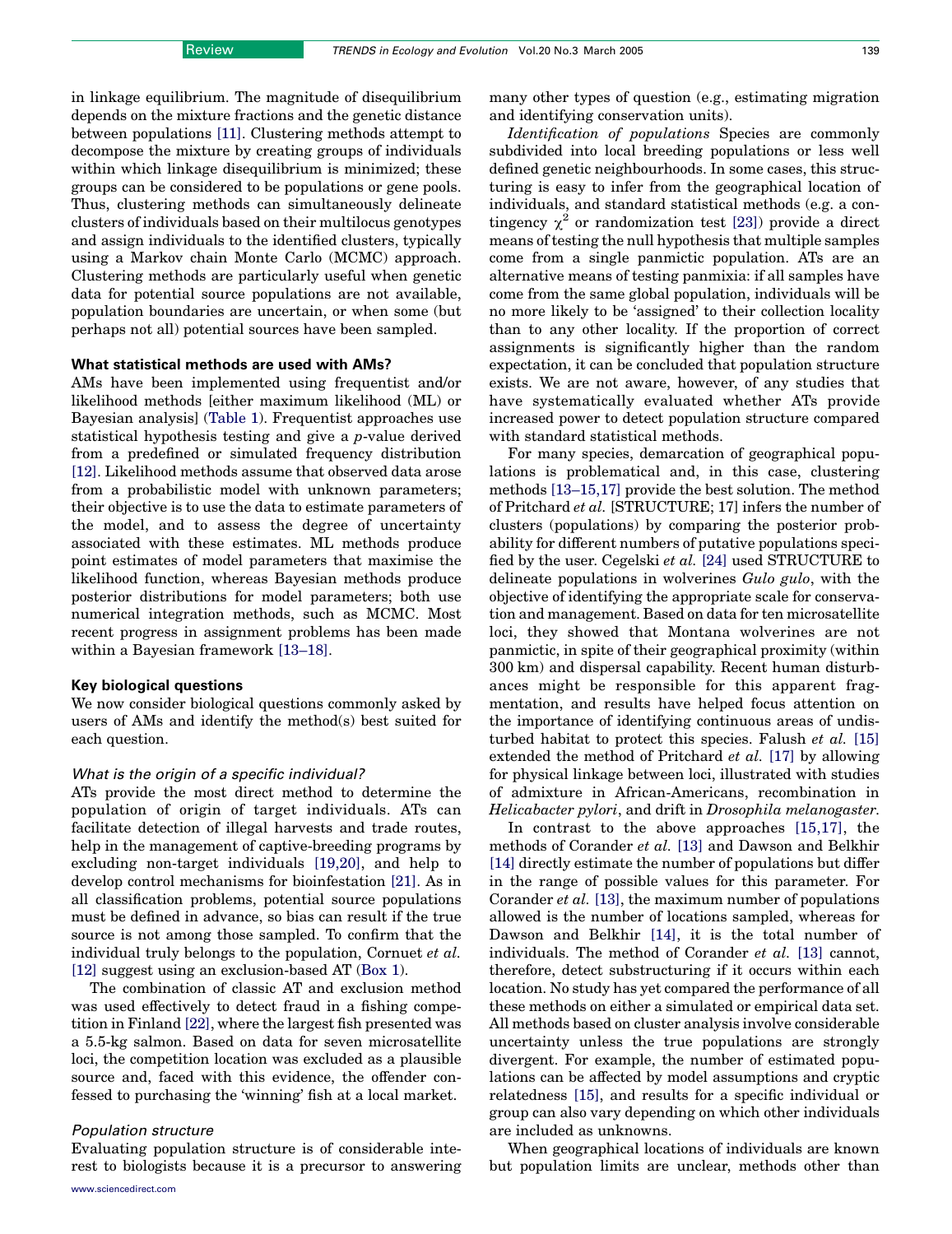AMs that enable one to identify genetic boundaries [\[25\]](#page-6-0) or to find the best partition of the overall sample based on AMOVA and geographical coordinates [\[26\]](#page-6-0) are more suitable. For species in which individuals are continuously distributed, spatial autocorrelation [\[27\]](#page-6-0) or regression methods are more appropriate because they do not assume a spatial structuring of populations.

Population differentiation Once populations have been defined, a common question is, 'How different are they?' Traditionally, this is addressed using measures of genetic similarity, such as  $F_{ST}$  and genetic distance. Recently, ATs have been used to provide a measure of population differentiation by calculating the proportion of individuals assigned to the population in which they were sampled. In general, however, ATs merely confirm what we suspected from other measures of genetic differentiation: the percentage of correct assignment increases with larger  $F_{ST}$  or genetic distance [\[2,28,29\]](#page-5-0). For example, Waits et al. [\[28\]](#page-6-0) used  $F_{ST}$  and ATs to analyze genetic structure in four populations of Swedish brown bears Ursus arctos. All pairwise  $F_{ST}$  comparisons indicated differentiation between subpopulations, as did the AT results.

A major shortcoming of ATs for evaluating the magnitude of population differentiation is that the probability of correct assignment depends on not only the degree of population differentiation, but also the sample sizes of individuals and loci, and their level of polymorphism [\[12,19\].](#page-5-0) As a result, it is difficult to establish a general scale for evaluating results. Standard measures of population differentiation (e.g. genetic distances and  $F_{ST}$ ), which are less affected by these factors, thus remain a better way of quantifying levels and patterns of genetic differentiation. Within a given data set, however, the proportion of individuals correctly assigned to each population can provide useful insights regarding the relative patterns of population genetic structure.

## Dispersal

What is the rate of dispersal or gene flow? Many researchers want to study dispersal at current (ecological) timescales, and AMs have the potential to provide this real-time information. The original AT [\[1\]](#page-5-0) has been refined to develop a statistical framework for identifying individuals with immigrant ancestry up to two generations in the past [\[4\]](#page-5-0) (Box 1). The clustering method of Pritchard et al. [\[17\]](#page-6-0) can also be used as a classification method to identify immigrants. A study of dispersal in the grand skink Oligosoma grande in New Zealand [\[7\]](#page-5-0) demonstrated the high accuracy of the methods of Rannala and Mountain [\[4\]](#page-5-0) and Pritchard et al. [\[17\]](#page-6-0) in identifying dispersers with known natal origin.

The methods of Rannala and Mountain [\[4\]](#page-5-0) and Pritchard et al. [\[17\]](#page-6-0) do not explicitly estimate migration rates; however, a rough point estimate can be obtained by dividing the number of individuals identified as migrants by the sample size. A recently developed method [\[30\]](#page-6-0) is specifically designed to estimate immigration rates; moreover, it relaxes the assumption of Hardy–Weinberg equilibrium made by all previous methods, by estimating a separate inbreeding coefficient for each population. This method provides measures of uncertainty about the migration rate estimates and, therefore, is preferable to the point estimate approach.

An important limitation of AMs is that their power to detect migrants is greatest when populations are genetically divergent, but, in that case, gene flow is generally rare and even large samples might not detect a migration event. A recent empirical evaluation [\[6\]](#page-5-0) suggests that low levels of population differentiation can be counteracted to some extent by larger samples and additional gene loci, resulting (in some cases at least) in reasonable power to detect migrants.

What are the patterns of dispersal and gene flow? Once identified, migrants can be grouped according to traits (sex, age, dispersal distance [\[31\],](#page-6-0) etc.) to provide information about evolutionary and conservation relevance. In a study of the shrew Crocidura russula, Favre et al. [\[32\]](#page-6-0) calculated a sex-specific assignment index and found that it was significantly lower in females than in males, suggesting female-biased dispersal, which is an unusual pattern in mammals. A recent analysis [\[33\]](#page-6-0) shows that the assignment index performs best when dispersal is very low  $\left($  < 10%). In other cases, information from maternally inherited mitochondrial DNA and Y-chromosome markers can provide insights into sex-biased dispersal [\[34\]](#page-6-0).

## Genetic mixture and admixture analysis

Sometimes, the interest is not in individual assignments per se but rather in the overall composition of a mixture (of individuals from different populations) or an admixture (which results from interbreeding among populations). The linkage disequilibrium generated by the mixing or admixing of individuals from different populations can be used to address two related questions.

What proportion of individuals in a mixture come from each source population? This question is a central one for fisheries management (Box 2), but it also arises in the study of natural processes, such as colonization [\[35\].](#page-6-0) In the northwestern USA, genetic stock identification (Box 2) has been used to help manage populations of endangered Chinook salmon Oncorhynchus tshawytscha from the upper Columbia and Snake Rivers that are harvested in mixed-stock fisheries in the lower river [\[36\]](#page-6-0). Weekly samples can be processed rapidly to provide real-time estimates of stock composition of the fishery, which targets relatively abundant, early-returning fish from the nearby Willamette River. The fishery can be closed when genetic results indicate that endangered upriver populations begin to appear in the harvest.

What proportion of genes in an admixture come from each source? Analysis of admixture is common, particularly for human populations. For recent admixture (within a few generations), residual linkage disequilibrium revealed in multilocus genotypes can provide a means of identifying admixed individuals. For example, Beaumont et al. [\[37\]](#page-6-0) used admixture analysis [\[17\]](#page-6-0) to clarify the status of wildcat Felis sylvestris populations in Scotland. They found strong evidence for a unique group that is different from domestic cats and that probably represents remnants of the native gene pool.

If loci are physically linked, insights might be possible for older admixture events, provided the recombination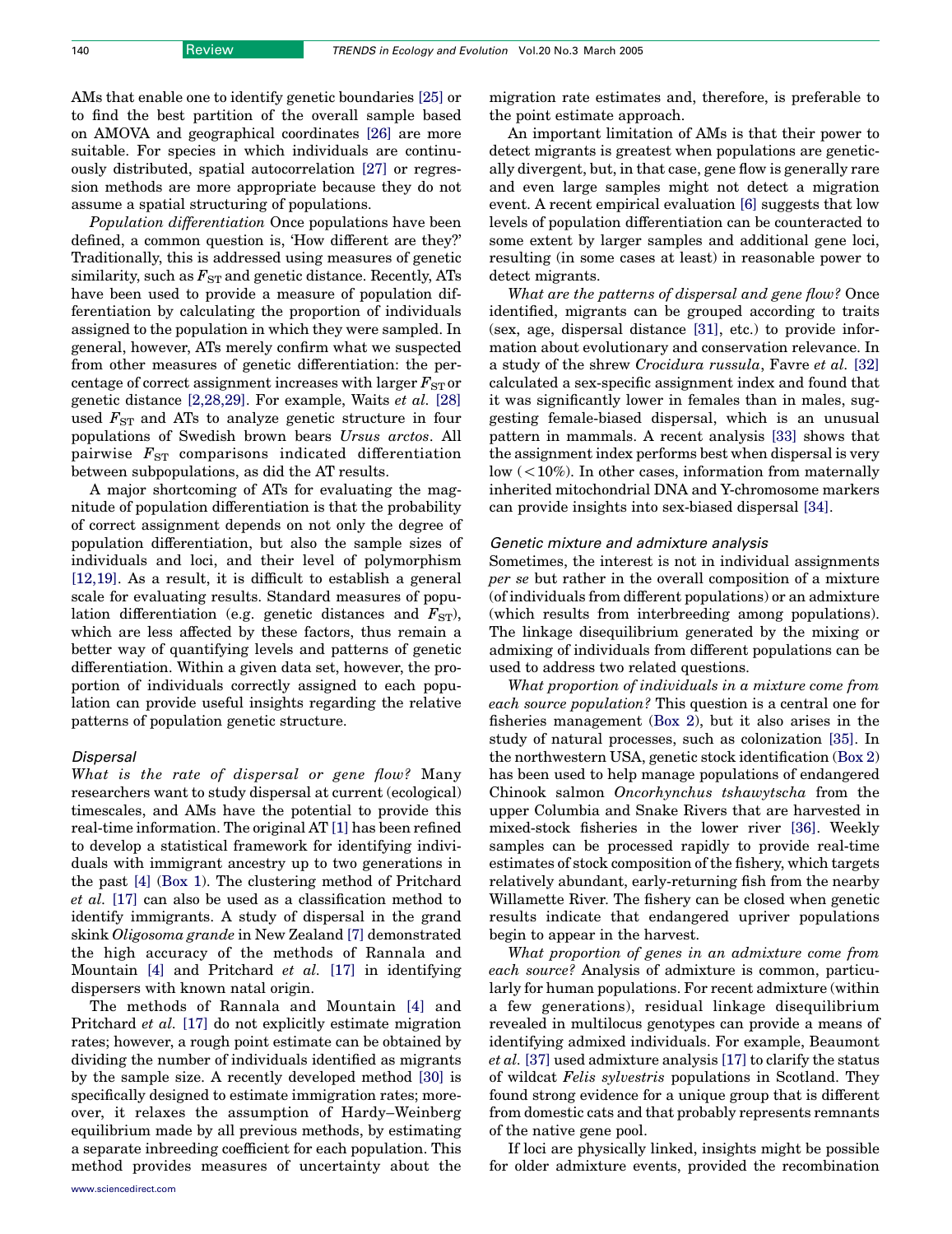rate is known [\[15\]](#page-6-0). However, if admixture is old enough that recombination has obscured parental gene associations, single-locus models are more appropriate for obtaining information about overall admixture proportions [\[38\].](#page-6-0) More recently, several coalescent methods have been proposed to take advantage of genealogical information [\[39–41\].](#page-6-0)

## Hybridization

Identification of hybrid individuals is often a necessary first step in the implementation of management strategies, such as breeding or translocation programs for threatened species, [\[42,43\],](#page-6-0) and the standard AT has been applied to this problem [\[44\].](#page-6-0) A hypothetical hybrid taxon is created by combining randomly sampled alleles from the two parental taxa, and each individual is then assigned to one of three potential sources (two parental taxa and the hybrid taxon). This somewhat ad hoc process enables one to identify only first-generation hybrids. A modification [\[4\]](#page-5-0) performs significance tests for each individual and each degree of relationship (up to the  $F_2$ ) generation), but does not provide an overall significance for multiple individuals.

When parental taxa are not defined or characterized a priori, clustering methods must be used. The program STRUCTURE [\[15,17\]](#page-6-0) assigns gene copies probabilistically to potential sources; individuals with genes assigned with non-trivial probabilities to two sources are potential hybrids. This method has been used to study hybrids in the wild for several species [\[45,46\]](#page-6-0); for example, Randi and Lucchini [\[45\]](#page-6-0) used it to confirm the introgression of domestic dog genes into the Italian wolf. Although ordination and tree-based methods could not detect introgression, STRUCTURE clearly identified as a hybrid one wolf that was also a suspected hybrid based on morphology (unusually dark fur).

Anderson and Thompson [\[47\]](#page-6-0) developed a method designed specifically to detect hybrids. Unlike methods that estimate the proportion of an individual genome that originated from each taxon [\[15,17\],](#page-6-0) this approach distinguishes various hybrid classes  $(F_1, F_2, F_3)$  and various backcrosses). To date, performance of the two types of method has not been compared. Both are appropriate for identifying purebred individuals; however, if distinguishing various hybrid classes is important, the method of Anderson and Thompson [\[47\]](#page-6-0) would be more useful.

## Conclusions and future directions

AMs have already demonstrated an impressive capacity to provide insights into contemporary ecological and evolutionary processes. Nevertheless, they share with other contemporary methods, such as mark–recapture, the limitation that (for example) migration rates observed during a short study might not accurately reflect longterm patterns of gene flow. In general, therefore, AMs should be viewed as an important complement to, rather than a replacement of, equilibrium models.

<span id="page-5-0"></span>In spite of some recent efforts to evaluate the power and sensitivity of AMs (e.g. [\[6,12\]](#page-5-0)), comparative analyses of performance of the various methods are lacking in most cases. Consequently, it is currently often not possible to say with certainty which of various competing methods performs best and under which conditions. A variety of other problems also merit attention, including:

What is a population? Without consistent criteria for how different gene pools must be to be considered 'populations,' it will be difficult to achieve clarity about the number of population units and relationships among them.

How well do clustering methods perform when genetic differentiation is modest  $(F_{ST} \le 0.05)$ ?

Under what realistic conditions can AMs detect contemporary migration, given that power is highest when migration events are rare and, therefore, unlikely to be observed?

How do unsampled sources affect analyses based on ATs?

How reliably can AMs detect hybrids and various backcrosses beyond the  $F_1$  generation?

What are the effects of selection, linked loci and genotyping errors on results obtained using AMs?

This list of potential research topics indicates that the next decade should produce new developments as exciting as those of the recent past.

#### Acknowledgements

We thank Peter Smouse, Jerry Pella and Eric Anderson for stimulating discussions about this topic, and Fred Allendorf, Michael Hansen, Steven Kalinowski, Gordon Luikart, Craig Moritz, Per Palsbøll, David Tallmon and three anonymous reviewers for useful comments. This work was conducted while O.E.G. and S.M. were supported by grant ACI 2004-42- PGDA (from Fond national de la science) and R.S.W. was a visiting scientist at LECA.

#### References

- 1 Paetkau, D. et al. (1995) Microsatellite analysis of population structure in Canadian polar bears. Mol. Ecol. 4, 347–354
- 2 Waser, P.M. and Strobeck, C. (1998) Genetic signatures of interpopulation dispersal. Trends Ecol. Evol. 13, 43–44
- 3 Davies, N. et al. (1999) Determining the source of individuals: multilocus genotyping in nonequilibrium population genetics. Trends Ecol. Evol. 14, 17–21
- 4 Rannala, B. and Mountain, J.L. (1997) Detecting immigration by using multilocus genotypes. Proc. Natl. Acad. Sci. U. S. A. 94, 9197–9201
- 5 Hansen, M.M. et al. (2001) Assigning individual fish to populations using microsatellite DNA markers. Fish Fish. 2, 93–112
- 6 Paetkau, D. et al. (2004) Genetic assignment methods for the direct, real-time estimation of migration rate: a simulation-based exploration of accuracy and power. Mol. Ecol. 13, 55–65
- 7 Berry, O. et al. (2004) Can assignment tests measure dispersal? Mol. Ecol. 13, 551–561
- 8 Seber, G.A.F. (1984) Multivariate Observations, John Wiley & Sons
- 9 Nei, M. and Li, W-H. (1973) Linkage disequilibrium in subdivided populations. Genetics 75, 213–219
- 10 Makela, M.E. and Richardson, R.H. (1976) The detection of sympatric sibling species using genetic correlation analysis. I. Two loci, two gamodemes. Genetics 86, 665–678
- 11 Waples, R.S. and Smouse, P.E. (1990) Gametic disequilibrium analysis as a means of identifying mixtures of salmon populations. Am. Fish. Soc. Symp. 7, 439–458
- 12 Cornuet, J-M. et al. (1999) New methods employing multilocus genotypes to select or exclude populations as origins of individuals. Genetics 153, 1989–2000
- 13 Corander, J. et al. (2003) Bayesian analysis of genetic differentiation between populations. Genetics 163, 367–374
- 14 Dawson, K.J. and Belkhir, K. (2001) A Bayesian approach to the identification of panmictic populations and the assignment of individuals. Genet. Res. 78, 59–77